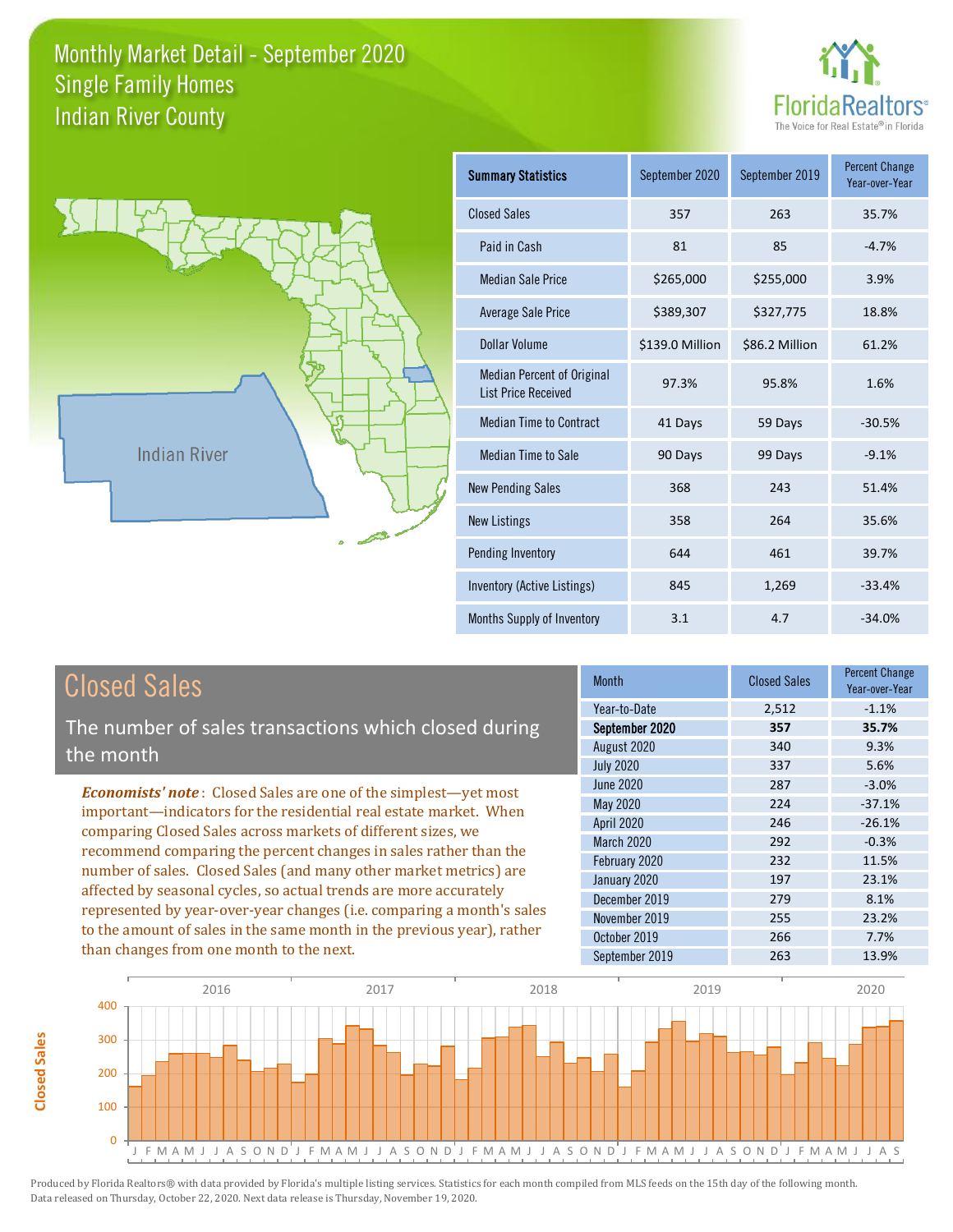this statistic should be interpreted with care.



91 9.6%

| Cash Sales                                                                      | <b>Month</b>      | <b>Cash Sales</b> | <b>Percent Change</b><br>Year-over-Year |
|---------------------------------------------------------------------------------|-------------------|-------------------|-----------------------------------------|
|                                                                                 | Year-to-Date      | 830               | $-13.6%$                                |
| The number of Closed Sales during the month in which                            | September 2020    | 81                | $-4.7%$                                 |
| buyers exclusively paid in cash                                                 | August 2020       | 102               | $-15.0%$                                |
|                                                                                 | <b>July 2020</b>  | 100               | $-11.5%$                                |
|                                                                                 | June 2020         | 94                | $-3.1%$                                 |
|                                                                                 | May 2020          | 70                | $-48.5%$                                |
| <b>Economists' note</b> : Cash Sales can be a useful indicator of the extent to | <b>April 2020</b> | 85                | $-38.4%$                                |
| which investors are participating in the market. Why? Investors are             | <b>March 2020</b> | 118               | 1.7%                                    |
| far more likely to have the funds to purchase a home available up front,        | February 2020     | 101               | 12.2%                                   |
| whereas the typical homebuyer requires a mortgage or some other                 | January 2020      | 79                | 19.7%                                   |
| form of financing. There are, of course, many possible exceptions, so           | December 2019     | 100               | 5.3%                                    |

November 2019



# Cash Sales as a Percentage of Closed Sales

The percentage of Closed Sales during the month which were Cash Sales

*Economists' note* : This statistic is simply another way of viewing Cash Sales. The remaining percentages of Closed Sales (i.e. those not paid fully in cash) each month involved some sort of financing, such as mortgages, owner/seller financing, assumed loans, etc.

| <b>Month</b>      | <b>Percent of Closed</b><br>Sales Paid in Cash | <b>Percent Change</b><br>Year-over-Year |
|-------------------|------------------------------------------------|-----------------------------------------|
| Year-to-Date      | 33.0%                                          | $-12.7%$                                |
| September 2020    | 22.7%                                          | $-29.7%$                                |
| August 2020       | 30.0%                                          | $-22.3%$                                |
| <b>July 2020</b>  | 29.7%                                          | $-16.1%$                                |
| <b>June 2020</b>  | 32.8%                                          | 0.0%                                    |
| May 2020          | 31.3%                                          | $-18.1%$                                |
| <b>April 2020</b> | 34.6%                                          | $-16.4%$                                |
| March 2020        | 40.4%                                          | 2.0%                                    |
| February 2020     | 43.5%                                          | 0.5%                                    |
| January 2020      | 40.1%                                          | $-2.9%$                                 |
| December 2019     | 35.8%                                          | $-2.7%$                                 |
| November 2019     | 35.7%                                          | $-11.0%$                                |
| October 2019      | 38.0%                                          | 0.8%                                    |
| September 2019    | 32.3%                                          | 18.3%                                   |

October 2019 101 101 8.6%

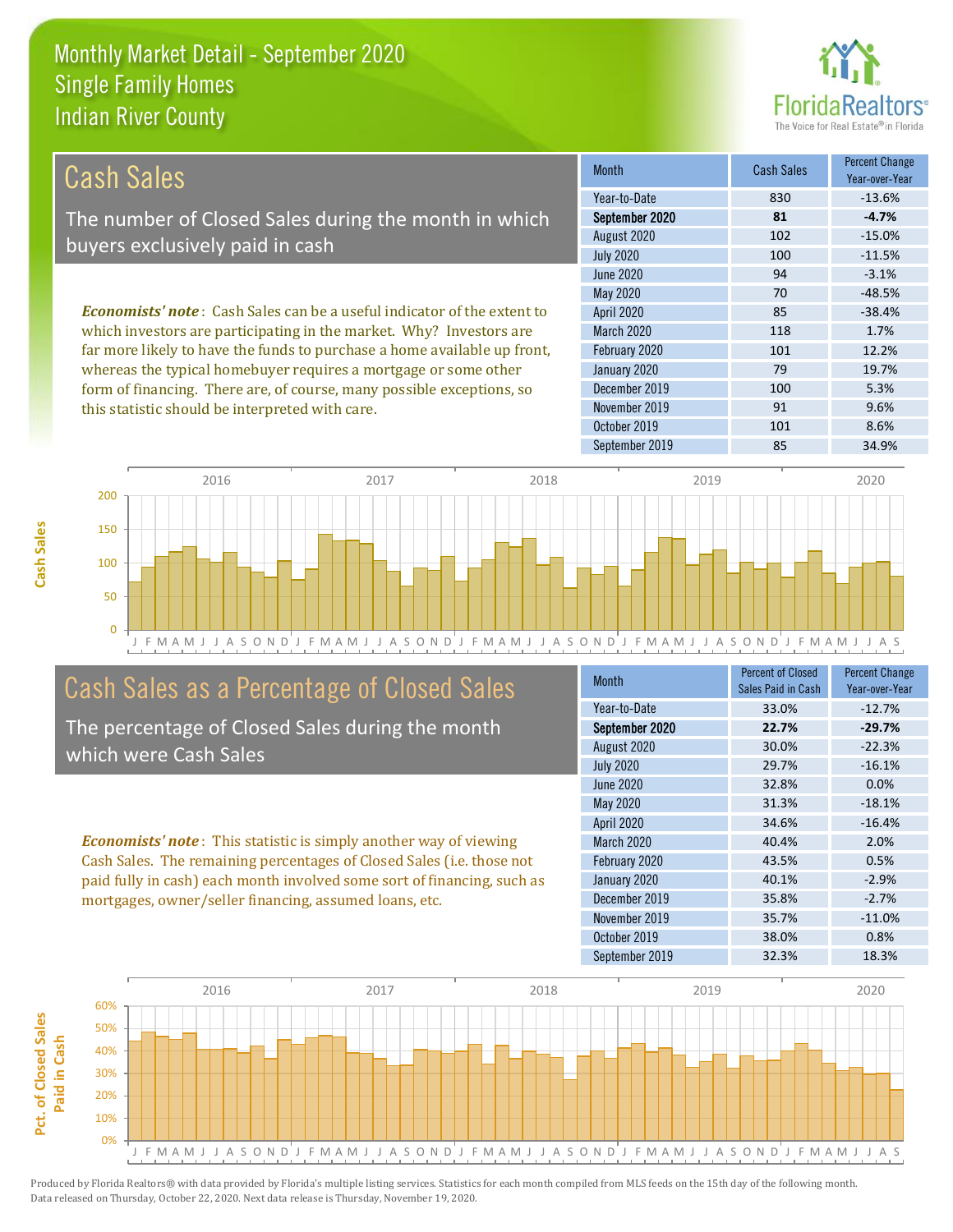

# Median Sale Price

The median sale price reported for the month (i.e. 50% of sales were above and 50% of sales were below)

*Economists' note* : Median Sale Price is our preferred summary statistic for price activity because, unlike Average Sale Price, Median Sale Price is not sensitive to high sale prices for small numbers of homes that may not be characteristic of the market area. Keep in mind that median price trends over time are not always solely caused by changes in the general value of local real estate. Median sale price only reflects the values of the homes that *sold* each month, and the mix of the types of homes that sell can change over time.

| <b>Month</b>      | <b>Median Sale Price</b> | <b>Percent Change</b><br>Year-over-Year |
|-------------------|--------------------------|-----------------------------------------|
| Year-to-Date      | \$262,500                | 5.4%                                    |
| September 2020    | \$265,000                | 3.9%                                    |
| August 2020       | \$265,000                | 8.2%                                    |
| <b>July 2020</b>  | \$257,221                | 2.9%                                    |
| June 2020         | \$265,000                | 6.0%                                    |
| May 2020          | \$267,500                | 2.3%                                    |
| <b>April 2020</b> | \$267,000                | 4.7%                                    |
| March 2020        | \$267,500                | 7.6%                                    |
| February 2020     | \$259,950                | 6.1%                                    |
| January 2020      | \$240,000                | 3.4%                                    |
| December 2019     | \$266,500                | 9.9%                                    |
| November 2019     | \$249,335                | 3.9%                                    |
| October 2019      | \$246,687                | 4.9%                                    |
| September 2019    | \$255,000                | 6.3%                                    |



# Average Sale Price

The average sale price reported for the month (i.e. total sales in dollars divided by the number of sales)

*Economists' note* : Usually, we prefer Median Sale Price over Average Sale Price as a summary statistic for home prices. However, Average Sale Price does have its uses—particularly when it is analyzed alongside the Median Sale Price. For one, the relative difference between the two statistics can provide some insight into the market for higher-end homes in an area.

| <b>Month</b>      | <b>Average Sale Price</b> | <b>Percent Change</b><br>Year-over-Year |
|-------------------|---------------------------|-----------------------------------------|
| Year-to-Date      | \$417,795                 | 17.7%                                   |
| September 2020    | \$389,307                 | 18.8%                                   |
| August 2020       | \$385,760                 | 25.7%                                   |
| <b>July 2020</b>  | \$546,623                 | 60.3%                                   |
| <b>June 2020</b>  | \$355,729                 | $-2.0%$                                 |
| May 2020          | \$371,338                 | $-4.2%$                                 |
| <b>April 2020</b> | \$412,348                 | 8.8%                                    |
| March 2020        | \$435,756                 | 20.4%                                   |
| February 2020     | \$385,431                 | 10.7%                                   |
| January 2020      | \$465,870                 | 22.9%                                   |
| December 2019     | \$395,848                 | 5.2%                                    |
| November 2019     | \$364,316                 | 12.2%                                   |
| October 2019      | \$324,883                 | 4.6%                                    |
| September 2019    | \$327,775                 | 7.6%                                    |



Data released on Thursday, October 22, 2020. Next data release is Thursday, November 19, 2020.

**Average Sale Price**

**Average Sale Price**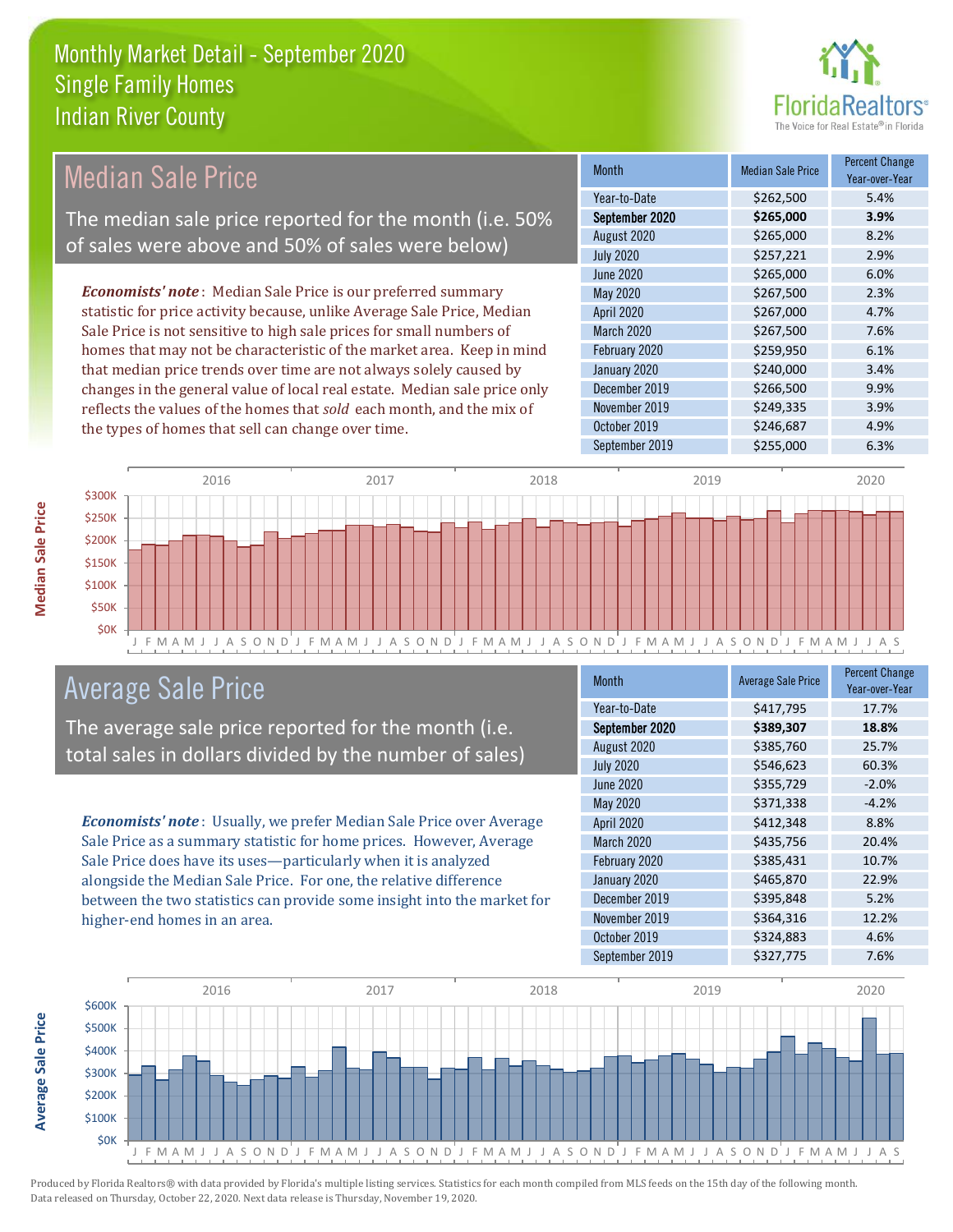

### **Ollar Volume**

The sum of the sale prices for all sales which closed during the month

*Economists' note* : Dollar Volume is simply the sum of all sale prices in a given time period, and can quickly be calculated by multiplying Closed Sales by Average Sale Price. It is a strong indicator of the health of the real estate industry in a market, and is of particular interest to real estate professionals, investors, analysts, and government agencies. Potential home sellers and home buyers, on the other hand, will likely be better served by paying attention to trends in the two components of Dollar Volume (i.e. sales and prices) individually.

| <b>Month</b>      | Dollar Volume   | <b>Percent Change</b><br>Year-over-Year |
|-------------------|-----------------|-----------------------------------------|
| Year-to-Date      | \$1.0 Billion   | 16.5%                                   |
| September 2020    | \$139.0 Million | 61.2%                                   |
| August 2020       | \$131.2 Million | 37.4%                                   |
| <b>July 2020</b>  | \$184.2 Million | 69.4%                                   |
| June 2020         | \$102.1 Million | $-5.0%$                                 |
| May 2020          | \$83.2 Million  | $-39.7%$                                |
| <b>April 2020</b> | \$101.4 Million | $-19.6%$                                |
| March 2020        | \$127.2 Million | 20.0%                                   |
| February 2020     | \$89.4 Million  | 23.5%                                   |
| January 2020      | \$91.8 Million  | 51.3%                                   |
| December 2019     | \$110.4 Million | 13.8%                                   |
| November 2019     | \$92.9 Million  | 38.3%                                   |
| October 2019      | \$86.4 Million  | 12.7%                                   |
| September 2019    | \$86.2 Million  | 22.5%                                   |



# Median Percent of Original List Price Received

The median of the sale price (as a percentage of the original list price) across all properties selling during the month

*Economists' note* : The Median Percent of Original List Price Received is useful as an indicator of market recovery, since it typically rises as buyers realize that the market may be moving away from them and they need to match the selling price (or better it) in order to get a contract on the house. This is usually the last measure to indicate a market has shifted from down to up, so it is what we would call a *lagging* indicator.

| <b>Month</b>      | Med. Pct. of Orig.<br><b>List Price Received</b> | <b>Percent Change</b><br>Year-over-Year |
|-------------------|--------------------------------------------------|-----------------------------------------|
| Year-to-Date      | 96.1%                                            | 1.1%                                    |
| September 2020    | 97.3%                                            | 1.6%                                    |
| August 2020       | 96.7%                                            | 1.6%                                    |
| <b>July 2020</b>  | 96.0%                                            | 0.3%                                    |
| <b>June 2020</b>  | 95.5%                                            | $-0.2%$                                 |
| May 2020          | 95.8%                                            | 0.8%                                    |
| <b>April 2020</b> | 95.8%                                            | 1.6%                                    |
| <b>March 2020</b> | 95.0%                                            | 0.6%                                    |
| February 2020     | 95.9%                                            | 0.0%                                    |
| January 2020      | 95.2%                                            | 2.1%                                    |
| December 2019     | 95.7%                                            | 0.7%                                    |
| November 2019     | 96.0%                                            | 0.6%                                    |
| October 2019      | 95.6%                                            | $-0.1%$                                 |
| September 2019    | 95.8%                                            | 1.2%                                    |

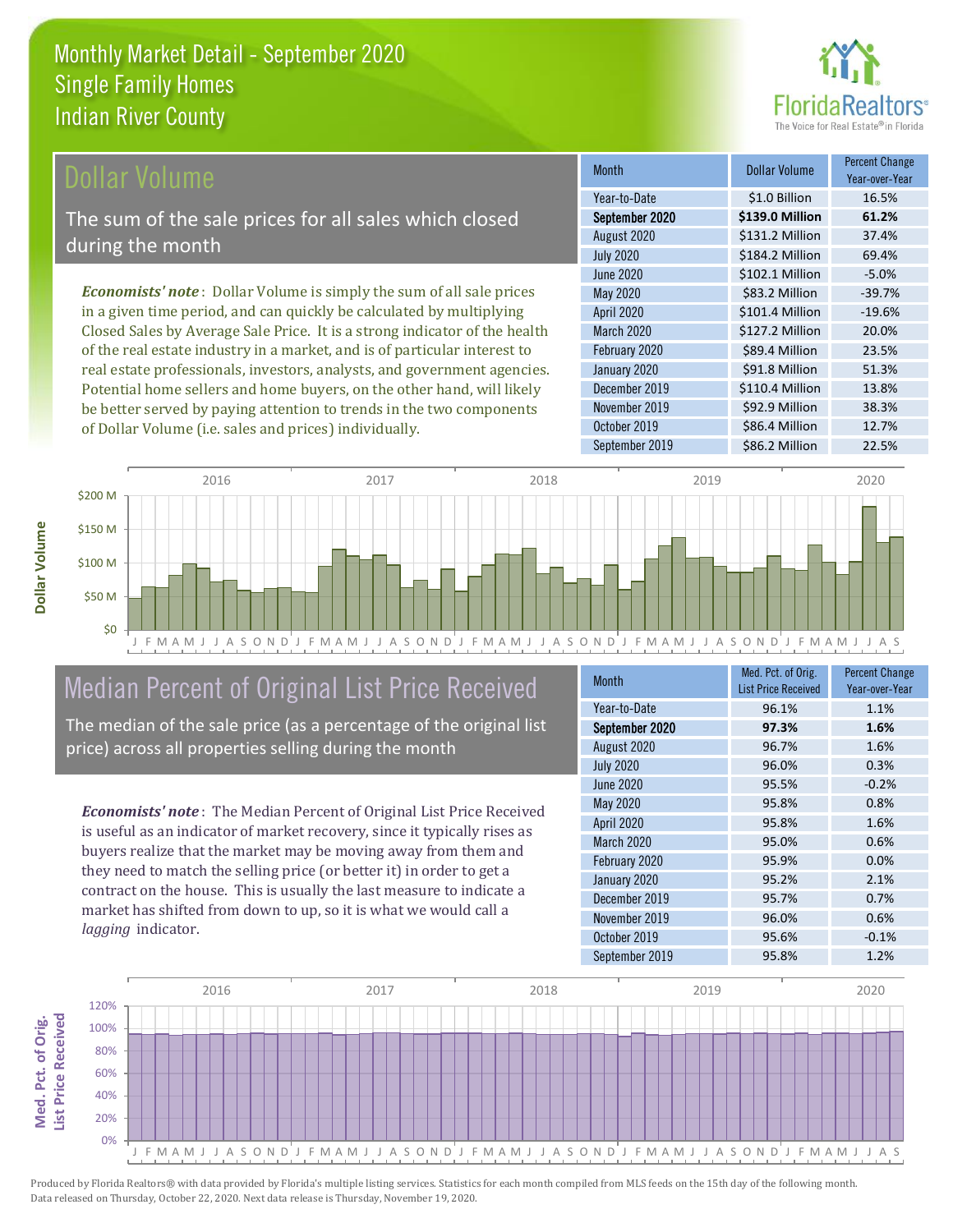

# **Median Time to Contract**

The median number of days between the listing date and contract date for all Closed Sales during the month

*Economists' note* : Like Time to Sale, Time to Contract is a measure of the length of the home selling process calculated for sales which closed during the month. The difference is that Time to Contract measures the number of days between the initial listing of a property and the signing of the contract which eventually led to the closing of the sale. When the gap between Median Time to Contract and Median Time to Sale grows, it is usually a sign of longer closing times and/or declining numbers of cash sales.

| <b>Month</b>     | Median Time to<br>Contract | <b>Percent Change</b><br>Year-over-Year |
|------------------|----------------------------|-----------------------------------------|
| Year-to-Date     | 53 Days                    | $-11.7%$                                |
| September 2020   | 41 Days                    | $-30.5%$                                |
| August 2020      | 52 Days                    | $-13.3%$                                |
| <b>July 2020</b> | 73 Days                    | 9.0%                                    |
| <b>June 2020</b> | 61 Days                    | 19.6%                                   |
| May 2020         | 42 Days                    | $-19.2%$                                |
| April 2020       | 36 Days                    | $-39.0%$                                |
| March 2020       | 58 Days                    | $-3.3%$                                 |
| February 2020    | 59 Days                    | 0.0%                                    |
| January 2020     | 66 Days                    | $-17.5%$                                |
| December 2019    | 54 Days                    | 14.9%                                   |
| November 2019    | 52 Days                    | $-8.8%$                                 |
| October 2019     | 61 Days                    | 10.9%                                   |
| September 2019   | 59 Days                    | 13.5%                                   |



# Median Time to Sale

**Median Time to Contract**

**Median Time to** 

The median number of days between the listing date and closing date for all Closed Sales during the month

*Economists' note* : Time to Sale is a measure of the length of the home selling process, calculated as the number of days between the initial listing of a property and the closing of the sale. *Median* Time to Sale is the amount of time the "middle" property selling this month was on the market. That is, 50% of homes selling this month took *less* time to sell, and 50% of homes took *more* time to sell. Median Time to Sale gives a more accurate picture than Average Time to Sale, which can be skewed upward by small numbers of properties taking an abnormally long time to sell.

| <b>Month</b>      | <b>Median Time to Sale</b> | <b>Percent Change</b><br>Year-over-Year |
|-------------------|----------------------------|-----------------------------------------|
| Year-to-Date      | 99 Days                    | $-2.9%$                                 |
| September 2020    | 90 Days                    | $-9.1%$                                 |
| August 2020       | 104 Days                   | 6.1%                                    |
| <b>July 2020</b>  | 119 Days                   | 11.2%                                   |
| June 2020         | 103 Days                   | 7.3%                                    |
| <b>May 2020</b>   | 90 Days                    | $-5.3%$                                 |
| <b>April 2020</b> | 89 Days                    | $-10.1%$                                |
| <b>March 2020</b> | 104 Days                   | 5.1%                                    |
| February 2020     | 99 Days                    | 1.0%                                    |
| January 2020      | 105 Days                   | $-19.2%$                                |
| December 2019     | 98 Days                    | 5.4%                                    |
| November 2019     | 100 Days                   | 8.7%                                    |
| October 2019      | 102 Days                   | 13.3%                                   |
| September 2019    | 99 Days                    | 2.1%                                    |

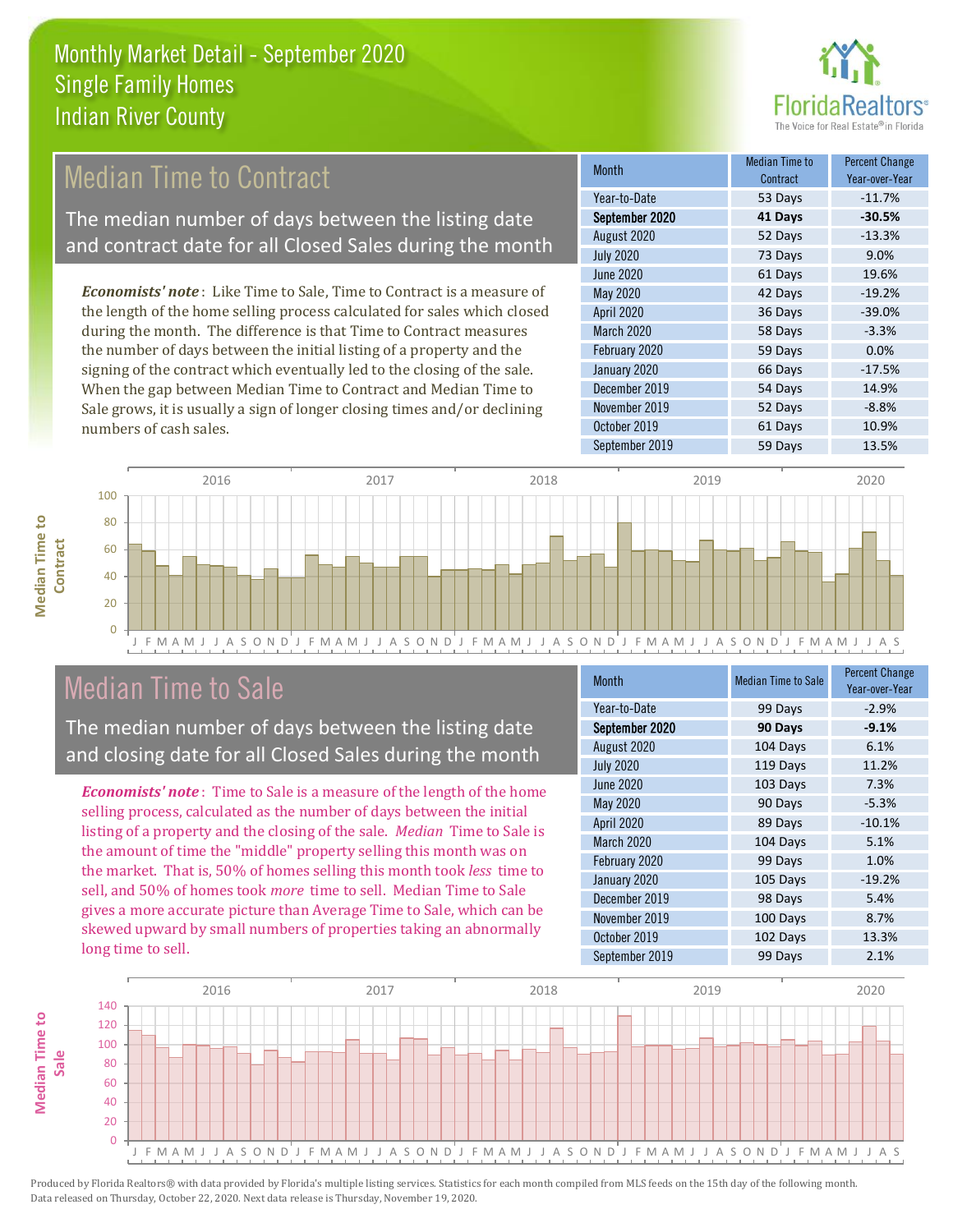

| <b>New Pending Sales</b>                                                      | <b>Month</b>      | <b>New Pending Sales</b> | <b>Percent Change</b><br>Year-over-Year |
|-------------------------------------------------------------------------------|-------------------|--------------------------|-----------------------------------------|
|                                                                               | Year-to-Date      | 3,086                    | 7.2%                                    |
| The number of listed properties that went under                               | September 2020    | 368                      | 51.4%                                   |
| contract during the month                                                     | August 2020       | 417                      | 35.4%                                   |
|                                                                               | <b>July 2020</b>  | 377                      | 15.3%                                   |
|                                                                               | June 2020         | 403                      | 38.0%                                   |
| <b>Economists' note:</b> Because of the typical length of time it takes for a | May 2020          | 386                      | $-1.0%$                                 |
| sale to close, economists consider Pending Sales to be a decent               | <b>April 2020</b> | 184                      | $-49.9%$                                |
| indicator of potential future Closed Sales. It is important to bear in        | <b>March 2020</b> | 277                      | $-22.8%$                                |
| mind, however, that not all Pending Sales will be closed successfully.        | February 2020     | 356                      | 18.7%                                   |
| So, the effectiveness of Pending Sales as a future indicator of Closed        | January 2020      | 318                      | 8.5%                                    |
| Sales is susceptible to changes in market conditions such as the              | December 2019     | 213                      | 36.5%                                   |
| availability of financing for homebuyers and the inventory of                 | November 2019     | 257                      | $-1.2%$                                 |



# New Listings

distressed properties for sale.

The number of properties put onto the market during the month

*Economists' note* : New Listings tend to rise in delayed response to increasing prices, so they are often seen as a lagging indicator of market health. As prices rise, potential sellers raise their estimations of value—and in the most recent cycle, rising prices have freed up many potential sellers who were previously underwater on their mortgages. Note that in our calculations, we take care to not include properties that were recently taken off the market and quickly relisted, since these are not really *new* listings.

| <b>Month</b>     | <b>New Listings</b> | <b>Percent Change</b><br>Year-over-Year |
|------------------|---------------------|-----------------------------------------|
| Year-to-Date     | 3,333               | 0.2%                                    |
| September 2020   | 358                 | 35.6%                                   |
| August 2020      | 321                 | 10.7%                                   |
| <b>July 2020</b> | 327                 | $-15.1%$                                |
| <b>June 2020</b> | 368                 | 21.1%                                   |
| May 2020         | 518                 | 36.3%                                   |
| April 2020       | 298                 | $-24.6%$                                |
| March 2020       | 350                 | $-16.1%$                                |
| February 2020    | 359                 | $-13.3%$                                |
| January 2020     | 434                 | $-9.4%$                                 |
| December 2019    | 248                 | $-6.4%$                                 |
| November 2019    | 372                 | 0.8%                                    |
| October 2019     | 402                 | $-9.9%$                                 |
| September 2019   | 264                 | $-15.1%$                                |

October 2019 310 310 14.0% September 2019 243 243 12.0%



Produced by Florida Realtors® with data provided by Florida's multiple listing services. Statistics for each month compiled from MLS feeds on the 15th day of the following month. Data released on Thursday, October 22, 2020. Next data release is Thursday, November 19, 2020.

**New Listings**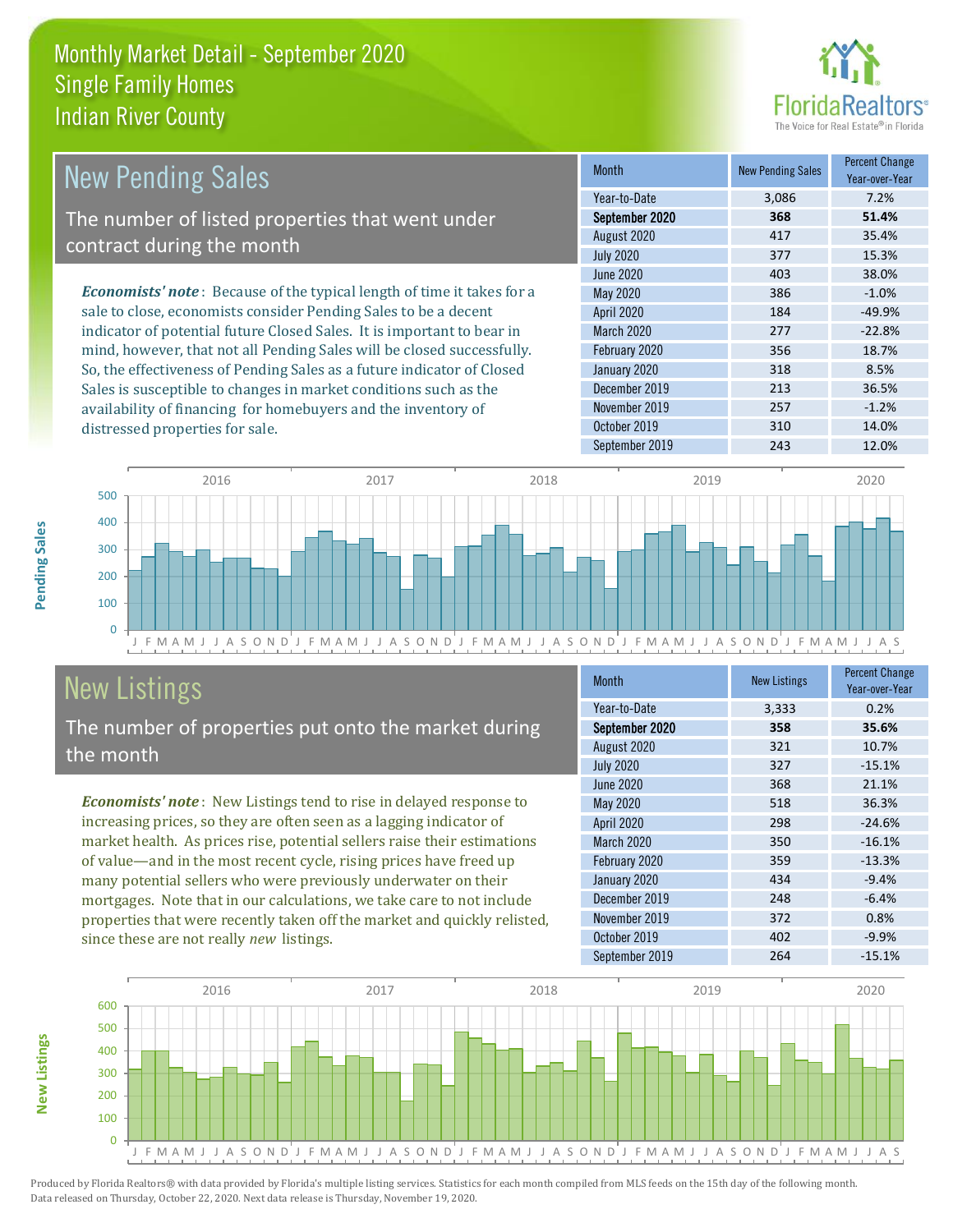

# Inventory (Active Listings) The number of property listings active at the end of the month

*Economists' note* : There are a number of ways to define and calculate Inventory. Our method is to simply count the number of active listings on the last day of the month, and hold this number to compare with the same month the following year. Inventory rises when New Listings are outpacing the number of listings that go off-market (regardless of whether they actually sell). Likewise, it falls when New Listings aren't keeping up with the rate at which homes are going off-market.

| Month                    | Inventory | <b>Percent Change</b><br>Year-over-Year |
|--------------------------|-----------|-----------------------------------------|
| <b>YTD (Monthly Avg)</b> | 1,229     | $-18.2%$                                |
| September 2020           | 845       | $-33.4%$                                |
| August 2020              | 885       | $-32.9%$                                |
| <b>July 2020</b>         | 1,052     | $-25.1%$                                |
| <b>June 2020</b>         | 1,151     | $-17.3%$                                |
| May 2020                 | 1,468     | $-2.2%$                                 |
| <b>April 2020</b>        | 1,438     | $-9.5%$                                 |
| March 2020               | 1,436     | $-12.4%$                                |
| February 2020            | 1,383     | $-21.2%$                                |
| January 2020             | 1,405     | $-15.4%$                                |
| December 2019            | 1,409     | $-5.8%$                                 |
| November 2019            | 1,389     | $-6.4%$                                 |
| October 2019             | 1,376     | $-7.7%$                                 |
| September 2019           | 1,269     | $-4.7%$                                 |



# Months Supply of Inventory

An estimate of the number of months it will take to deplete the current Inventory given recent sales rates

*Economists' note* : MSI is a useful indicator of market conditions. The benchmark for a balanced market (favoring neither buyer nor seller) is 5.5 months of inventory. Anything higher is traditionally a buyers' market, and anything lower is a sellers' market. There is no single accepted way of calculating MSI. A common method is to divide current Inventory by the most recent month's Closed Sales count, but this count is a usually poor predictor of future Closed Sales due to seasonal cycles. To eliminate seasonal effects, we use the 12-month average of monthly Closed Sales instead.

| <b>Month</b>             | <b>Months Supply</b> | <b>Percent Change</b><br>Year-over-Year |
|--------------------------|----------------------|-----------------------------------------|
| <b>YTD (Monthly Avg)</b> | 5.0                  | $-12.3%$                                |
| September 2020           | 3.1                  | $-34.0%$                                |
| August 2020              | 3.3                  | $-32.7%$                                |
| <b>July 2020</b>         | 4.0                  | $-24.5%$                                |
| June 2020                | 4.4                  | $-17.0%$                                |
| May 2020                 | 5.5                  | $-3.5%$                                 |
| <b>April 2020</b>        | 5.2                  | $-13.3%$                                |
| <b>March 2020</b>        | 5.1                  | $-19.0%$                                |
| February 2020            | 4.9                  | $-26.9%$                                |
| January 2020             | 5.0                  | $-20.6%$                                |
| December 2019            | 5.1                  | $-8.9%$                                 |
| November 2019            | 5.0                  | $-10.7%$                                |
| October 2019             | 5.0                  | $-10.7%$                                |
| September 2019           | 4.7                  | $-6.0%$                                 |



**Inventory**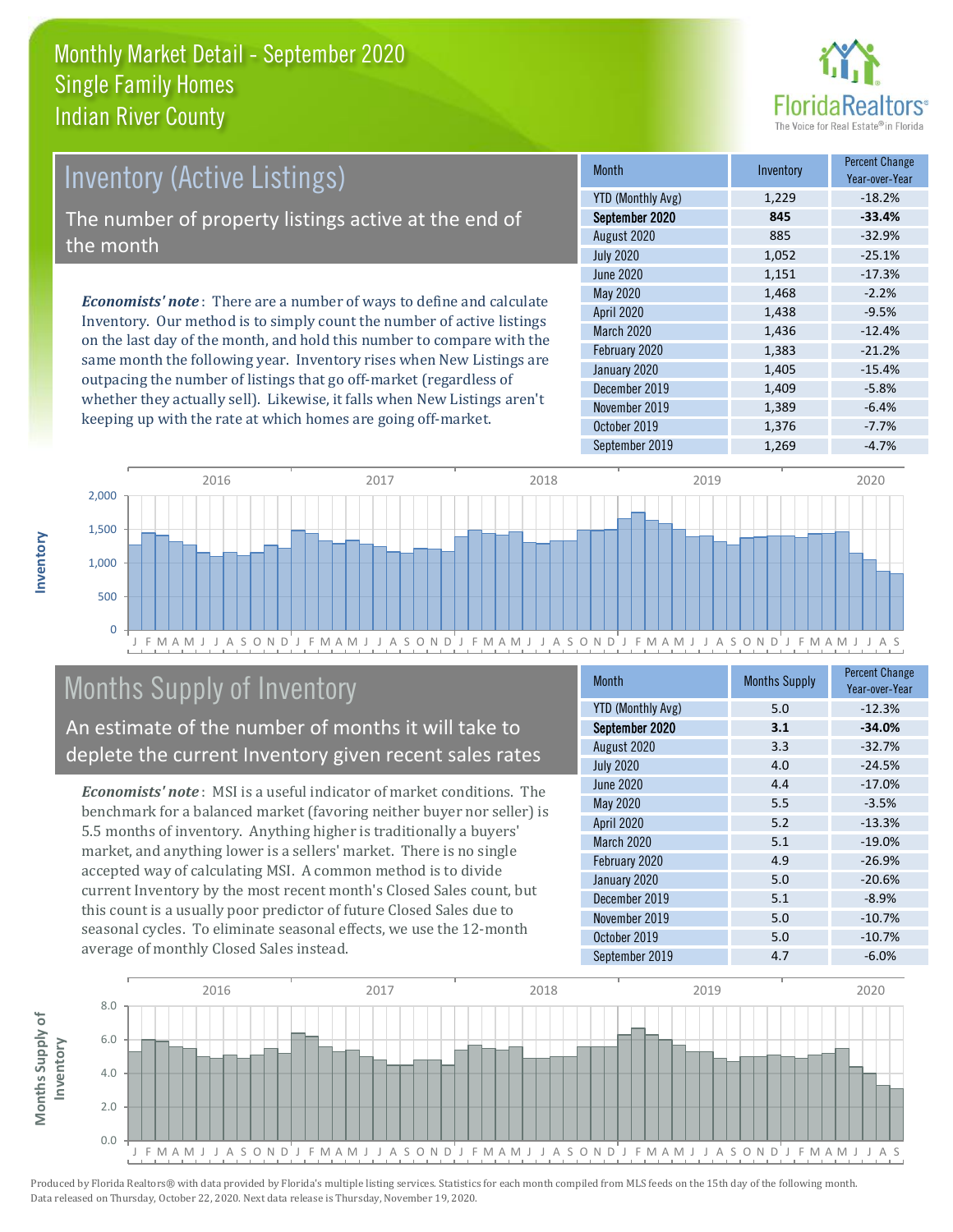

#### *Economists' note:* Closed Sales are one of the simplest—yet most important—indicators for the residential real estate market. When comparing Closed Sales across markets of different sizes, we recommend comparing the percent changes in sales rather than the number of sales. Closed Sales (and many other market metrics) are affected by seasonal cycles, so actual trends are more accurately represented by year-over-year changes (i.e. comparing a month's sales to the amount of sales in the same month in the previous year), rather than changes from one month to the next. \$1,000,000 or more 16 16 300.0% \$250,000 - \$299,999 71 31.5% \$300,000 - \$399,999 55 34.1% \$400,000 - \$599,999 38 26.7% \$600,000 - \$999,999 32 220.0% \$150,000 - \$199,999 48 -4.0% \$200,000 - \$249,999 88 66.0% \$100,000 - \$149,999 9 -35.7% Sale Price Closed Sales Percent Change Year-over-Year Less than \$50,000 0 0 N/A  $$50.000 - $99.999$  0  $-100.0\%$ September 2019 September 2020 Closed Sales by Sale Price The number of sales transactions which closed during the month



### Median Time to Contract by Sale Price The median number of days between the listing date and contract date for all Closed Sales during the month

*Economists' note* : Like Time to Sale, Time to Contract is a measure of the length of the home selling process calculated for sales which closed during the month. The difference is that Time to Contract measures the number of days between the initial listing of a property and the signing of the contract which eventually led to the closing of the sale. When the gap between Median Time to Contract and Median Time to Sale grows, it is usually a sign of longer closing times and/or declining numbers of cash sales.

| <b>Sale Price</b>     | <b>Median Time to</b><br>Contract | <b>Percent Change</b><br>Year-over-Year |
|-----------------------|-----------------------------------|-----------------------------------------|
| Less than \$50,000    | (No Sales)                        | N/A                                     |
| $$50,000 - $99,999$   | (No Sales)                        | N/A                                     |
| $$100,000 - $149,999$ | 73 Days                           | $-27.7%$                                |
| $$150,000 - $199,999$ | 17 Days                           | $-63.8%$                                |
| \$200,000 - \$249,999 | 34 Days                           | $-51.4%$                                |
| \$250,000 - \$299,999 | 40 Days                           | 5.3%                                    |
| \$300,000 - \$399,999 | 39 Days                           | $-66.4%$                                |
| \$400,000 - \$599,999 | 63 Days                           | $-54.0%$                                |
| \$600,000 - \$999,999 | 105 Days                          | $-26.6%$                                |
| \$1,000,000 or more   | 109 Days                          | $-39.8%$                                |

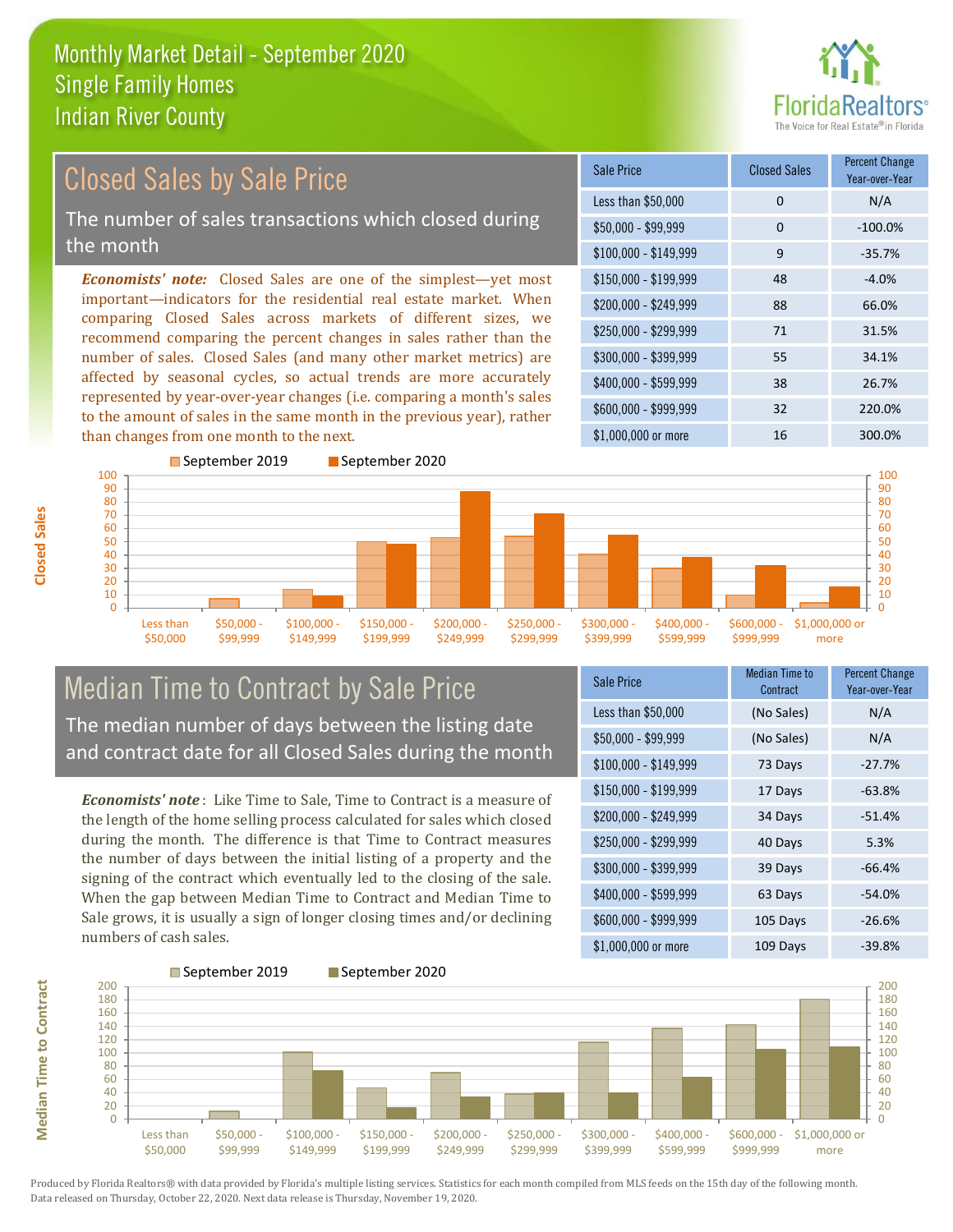

# New Listings by Initial Listing Price The number of properties put onto the market during

the month

*Economists' note:* New Listings tend to rise in delayed response to increasing prices, so they are often seen as a lagging indicator of market health. As prices rise, potential sellers raise their estimations of value—and in the most recent cycle, rising prices have freed up many potential sellers who were previously underwater on their mortgages. Note that in our calculations, we take care to not include properties that were recently taken off the market and quickly relisted, since these are not really *new* listings.

| <b>Initial Listing Price</b> | New Listings | <b>Percent Change</b><br>Year-over-Year |
|------------------------------|--------------|-----------------------------------------|
| Less than \$50,000           | $\mathbf{1}$ | N/A                                     |
| $$50,000 - $99,999$          | 1            | $-66.7%$                                |
| $$100,000 - $149,999$        | 13           | 0.0%                                    |
| $$150,000 - $199,999$        | 48           | 11.6%                                   |
| \$200,000 - \$249,999        | 65           | 25.0%                                   |
| \$250,000 - \$299,999        | 73           | 102.8%                                  |
| \$300,000 - \$399,999        | 72           | 44.0%                                   |
| \$400,000 - \$599,999        | 42           | 20.0%                                   |
| \$600,000 - \$999,999        | 21           | 23.5%                                   |
| $$1,000,000$ or more         | 22           | 46.7%                                   |



### Inventory by Current Listing Price The number of property listings active at the end of the month

*Economists' note* : There are a number of ways to define and calculate Inventory. Our method is to simply count the number of active listings on the last day of the month, and hold this number to compare with the same month the following year. Inventory rises when New Listings are outpacing the number of listings that go off-market (regardless of whether they actually sell). Likewise, it falls when New Listings aren't keeping up with the rate at which homes are going off-market.

| <b>Current Listing Price</b> | Inventory | <b>Percent Change</b><br>Year-over-Year |
|------------------------------|-----------|-----------------------------------------|
| Less than \$50,000           | 1         | N/A                                     |
| $$50,000 - $99,999$          | 4         | 33.3%                                   |
| $$100,000 - $149,999$        | 25        | $-44.4%$                                |
| $$150,000 - $199,999$        | 68        | $-42.4%$                                |
| \$200,000 - \$249,999        | 76        | $-47.9%$                                |
| \$250,000 - \$299,999        | 120       | $-18.4%$                                |
| \$300,000 - \$399,999        | 139       | $-31.5%$                                |
| \$400,000 - \$599,999        | 128       | $-37.9%$                                |
| \$600,000 - \$999,999        | 93        | $-44.0%$                                |
| \$1,000,000 or more          | 191       | $-18.7%$                                |



Produced by Florida Realtors® with data provided by Florida's multiple listing services. Statistics for each month compiled from MLS feeds on the 15th day of the following month. Data released on Thursday, October 22, 2020. Next data release is Thursday, November 19, 2020.

**Inventory**